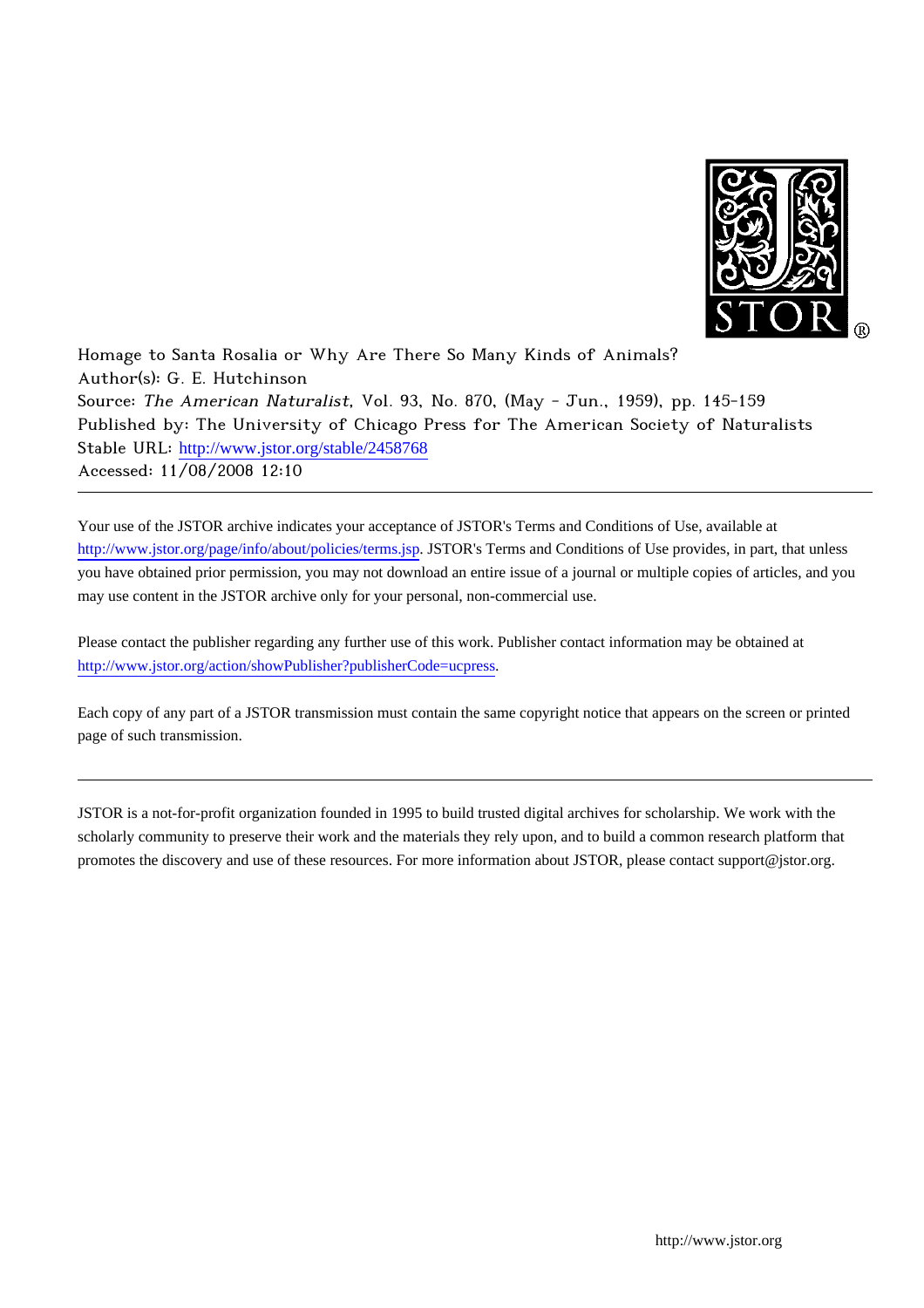# THE AMERICAN NATURALIST

Vol. XCIII

May-June, 1959

No. 870

## HOMAGE TO SANTA ROSALIA WHY ARE THERE SO MANY KINDS OF ANIMALS?\*

#### G. E. HUTCHINSON

#### Department of Zoology, Yale University, New Haven, Connecticut

When you did me the honor of asking me to fill your presidential chair, I accepted perhaps without duly considering the duties of the president of a society, founded largely to further the study of evolution, at the close of the year that marks the centenary of Darwin and Wallace's initial presentation of the theory of natural selection. It seemed to me that most of the significant aspects of modern evolutionary theory have come either from geneticists, or from those heroic museum workers who suffering through years of neglect, were able to establish about 20 years ago what has come to be called the "new systematics." You had, however, chosen an ecologist as your president and one of that school at times supposed to study the environment without any relation to the organism.

A few months later I happened to be in Sicily. An early interest in zoogeography and in aquatic insects led me to attempt to collect near Palermo, certain species of water-bugs, of the genus Corixa, described a century ago by Fieber and supposed to occur in the region, but never fully reinvestigated. It is hard to find suitable localities in so highly cultivated a landscape as the Concha d'Oro. Fortunately, I was driven up Monte Pellegrino, the hill that rises to the west of the city, to admire the view. A little below the summit, a church with a simple baroque facade stands in front of a cave in the limestone of the hill. Here in the 16th century a stalactite encrusted skeleton associated with a cross and twelve beads was discovered. Of this skeleton nothing is certainly known save that it is that of Santa Rosalia, a saint of whom little is reliably reported save that she seems to have lived in the 12th century, that her skeleton was found in this cave, and that she has been the chief patroness of Palermo ever since. Other limestone caverns on Monte Pellegrino had yielded bones of extinct pleistocene Equus, and on the walls of one of the rock shelters at the bottom of the hill there are beautiful Gravettian engravings. Moreover, a small relic of the saint that I saw in the treasury of the Cathedral of Monreale has a venerable and

\*Address of the President, American Society of Naturalists, delivered at the annual meeting, Washington, D. C., December 30, 1958.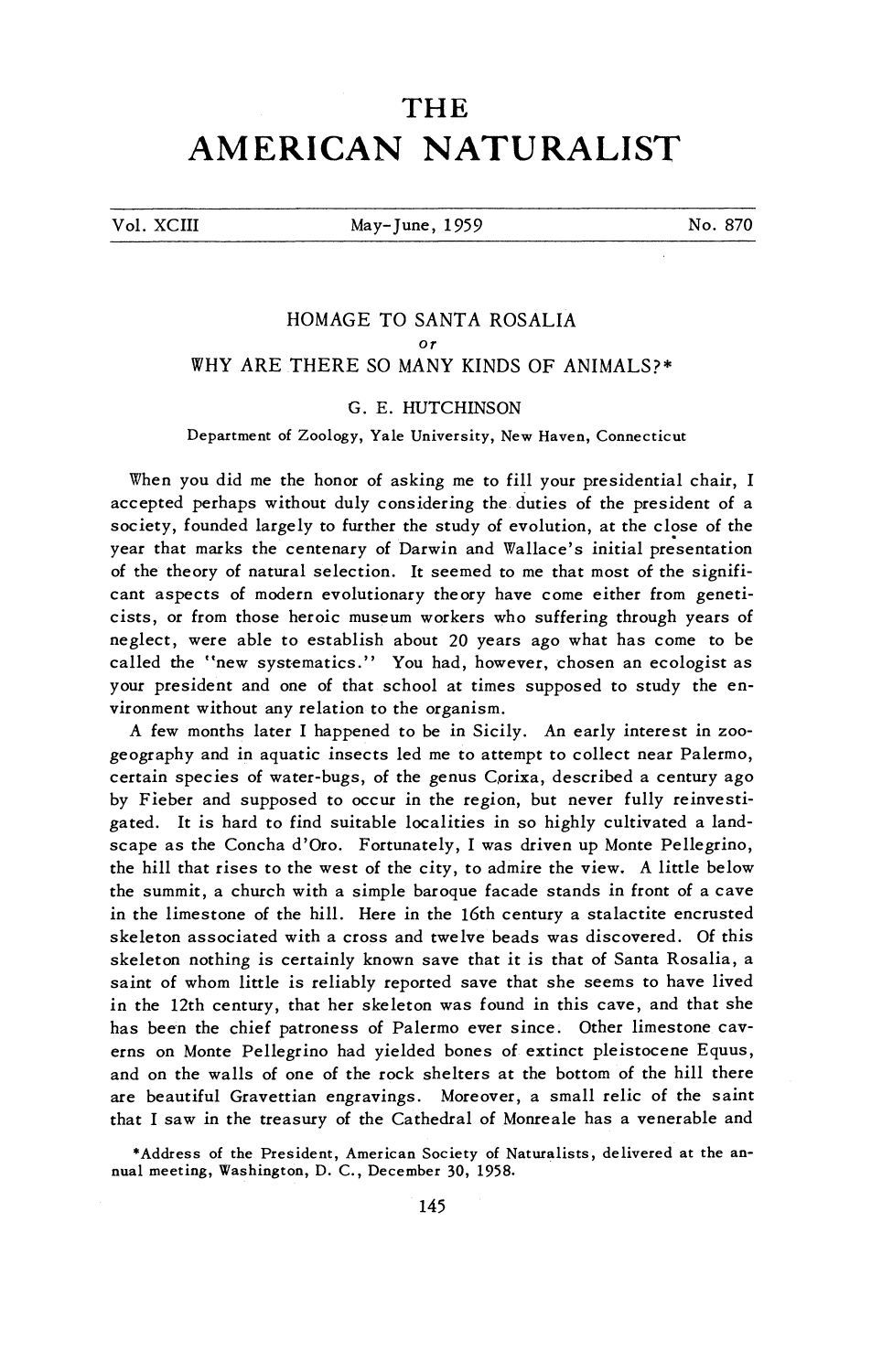petrified appearance, as might be expected. Nothing in her history being known to the contrary, perhaps for the moment we may take Santa Rosalia as the patroness of evolutionary studies, for just below the sanctuary, fed no doubt by the water that percolates through the limestone cracks of the mountain, and which formed the sacred cave, lies a small artificial pond, and when I could get to the pond a few weeks later, I got from it a hint of what I was looking for.

Vast numbers of Corixidae were living in the water. At first I was rather disappointed because every specimen of the larger of the two species present was a female, and so lacking in most critical diagnostic features, while both sexes of the second slightly smaller species were present in about equal number. Examination of the material at leisure, and of the relevant literature, has convinced me that the two species are the common European C. punctata and C. affinis, and that the peculiar Mediterranean species are illusionary. The larger C. punctata was clearly at the end of its breeding season, the smaller C. affinis was probably just beginning to breed. This is the sort of observation that any naturalist can and does make all the time. It was not until I asked myself why the larger species should breed first, and then the more general question as to why there should be two and not 20 or 200 species of the genus in the pond, that ideas suitable to present to you began to emerge. These ideas finally prompted the very general question as to why there are such an enormous number of animal species.

There are at the present time supposed to be (Muller and Campbell, 1954; Hyman, 1955) about one million described species of animals. Of these about three-quarters are insects, of which a quite disproportionately large number are members of a single order, the Coleoptera.<sup>1</sup> The marine fauna although it has at its disposal a much greater area than has the terrestrial, lacks this astonishing diversity (Thorson, 1958). If the insects are excluded, it would seem to be more diverse. The proper answer to my initial question would be to develop a theory at least predicting an order of magnitude for the number of species of 10<sup>6</sup> rather than 10<sup>8</sup> or 10<sup>4</sup>. This I certainly cannot do. At most it is merely possible to point out some of the factors which would have to be considered if such a theory was ever to be constructed.

Before developing my ideas I should like to say that I subscribe to the view that the process of natural selection, coupled with isolation and later mutual invasion of ranges leads to the evolution of sympatric species, which at equilibrium occupy distinct niches, according to the Volterra-Gause principle. The empirical reasons for adopting this view and the correlative view that the boundaries of realized niches are set by competition are mainly indirect. So far as niches may be defined in terms of food, the subject has been carefully considered by Lack (1954). In general all the indirect evi-

<sup>&</sup>lt;sup>1</sup>There is a story, possibly apocryphal, of the distinguished British biologist, J. B. S. Haldane, who found himself in the company of a group of theologians. On being asked what one could conclude as to the nature of the Creator from a study of his creation, Haldane is said to have answered, "An inordinate fondness for beetles."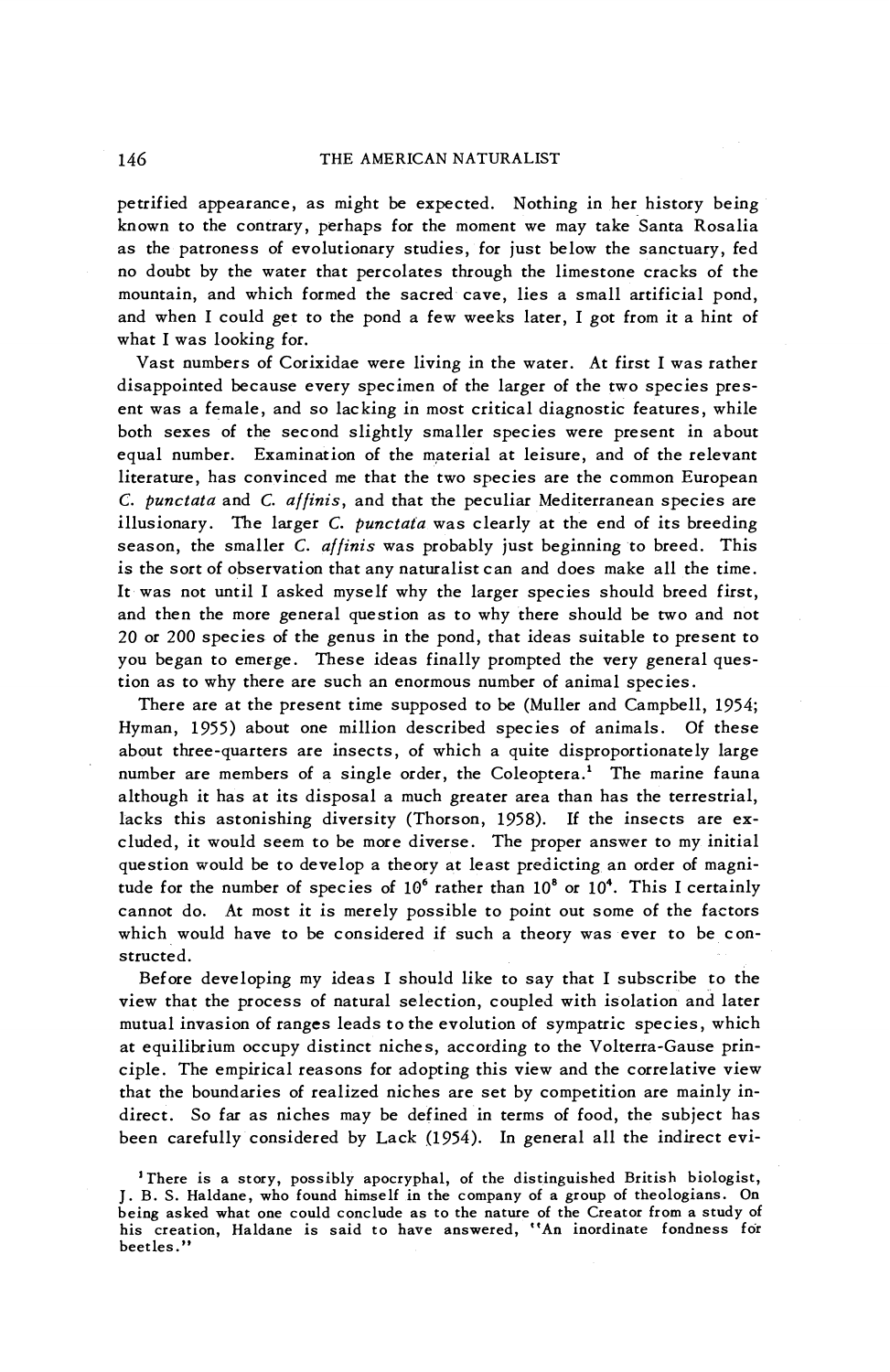dence is in accord with the view, which has the advantage of confirming theoretical expectation. Most of the opinions that have been held to the contrary appear to be due to misunderstandings and to loose formulation of the problem (Hutchinson, 1958).

In any study of evolutionary ecology, food relations appear as one of the most important aspects of the system of animate nature. There is quite obviously much more to living communities than the raw dictum "eat or be eaten," but in order to understand the higher intricacies of any ecological system, it is most easy to start from this crudely simple point of view.

#### **FOOD CHAINS**

Animal ecologists frequently think in terms of food chains, of the form individuals of species  $S_1$  are eaten by those of  $S_2$ , of  $S_2$  by  $S_3$ , of  $S_3$  by  $S_4$ , etc. In such a food chain  $S_1$  will ordinarily be some holophylic organism or material derived from such organisms. The simplest case is that in which we have a true *predator chain* in Odum's (1953) convenient terminology, in which the lowest link is a green plant, the next a herbivorous animal, the next a primary carnivore, the next a secondary carnivore, etc. A specially important type of predator chain may be designated Eltonian, because in recent years C. S. Elton (1927) has emphasized its widespread significance, in which the predator at each level is larger and rarer than its prey. This phenomenon was recognized much earlier, notably by A. R. Wallace in his contribution to the 1858 communication to the Linnean Society of London.

In such a system we can make a theoretical guess of the order of magnitude of the diversity that a single food chain can introduce into a community. If we assume that in general 20 per cent of the energy passing through one link can enter the next link in the chain, which is overgenerous (cf. Lindeman, 1942; Slobodkin in an unpublished study finds 13 per cent as a reasonable upper limit) and if we suppose that each predator has twice the mass, (or 1.26 the linear dimensions) of its prey, which is a very low estimate of the size difference between links, the fifth animal link will have a population of one ten thousandth  $(10^{-4})$  of the first, and the fiftieth animal link, if there was one, a population of  $10^{-49}$  the size of the first. Five animal links are certainly possible, a few fairly clear cut cases having been in fact. recorded. If, however, we wanted 50 links, starting with a protozoan or rotifer feeding on algae with a density of 10<sup>6</sup> cells per ml, we should need a volume of  $10^{26}$  cubic kilometers to accommodate on an average one specimen of the ultimate predator, and this is vastly greater than the volume of the world ocean. Clearly the Eltonian food-chain of itself cannot give any great diversity, and the same is almost certainly true of the other types of food chain, based on detritus feeding or on parasitism.

## Natural selection

Before proceeding to a further consideration of diversity, it is, however, desirable to consider the kinds of selective force that may operate on a food chain, for this may limit the possible diversity.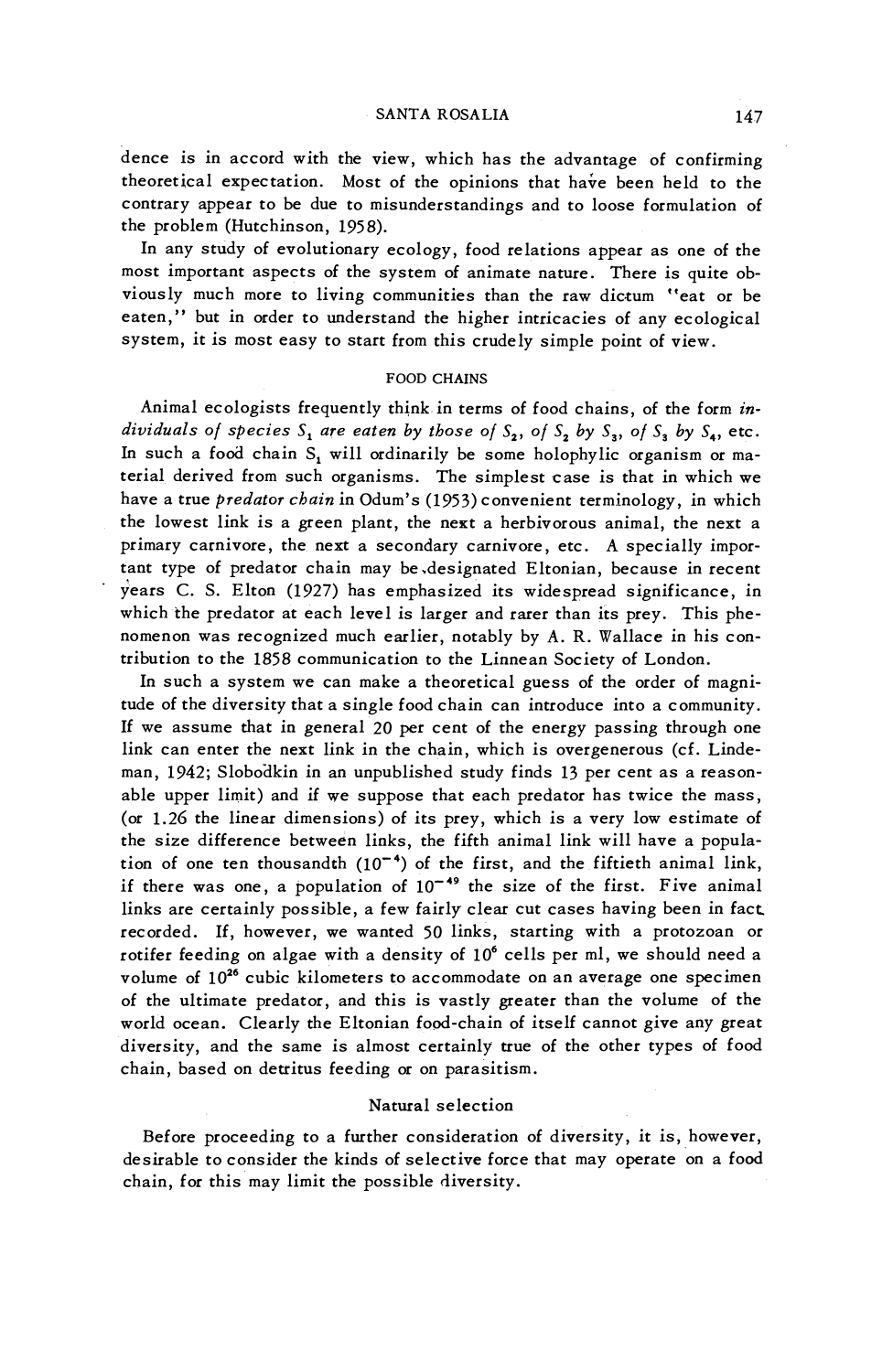It is reasonably certain that natural selection will tend to maintain the efficiency of transfer from one level to another at a maximum. Any increase in the predatory efficiency of the  $n<sup>th</sup>$  link of a simple food chain will however always increase the possibility of the extermination of the  $(n-1)$ <sup>th</sup> link. If this occurs either the species constituting the  $n<sup>th</sup>$  link must adapt itself to eating the  $(n-2)$ <sup>th</sup> link or itself become extinct. This process will in fact tend to shortening of food chains. A lengthening can presumably occur most simply by the development of a new terminal carnivore link, as its niche is by definition previously empty. In most cases this is not likely to be easy. The evolution of the whale-bone whales, which at least in the case of Balaenoptera borealis, can feed largely on copepods and so rank on occasions as primary carnivores (Bigelow, 1926), presumably constitutes the most dramatic example of the shortening of a food chain. Mechanical considerations would have prevented the evolution of a larger rarer predator, until man developed essentially non-Eltonian methods of hunting whales.

## Effect of size

A second important limitation of the length of a food chain is due to the fact that ordinarily animals change their size during free life. If the terminal member of a chain were a fish that grew from say one cm to 150 cms in the course of an ordinary life, this size change would set a limit by competition to the possible number of otherwise conceivable links in the 1-150 cm range. At least in fishes this type of process (metaphoetesis) may involve the smaller specimens belonging to links below the larger and the chain length is thus lengthened, though under strong limitations, by cannibalism.

We may next enquire into what determines the number of food chains in a community. In part the answer is clear, though if we cease to be zoologists and become biologists, the answer begs the question. Within certain limits, the number of kinds of primary producers is certainly involved, because many herbivorous animals are somewhat eclectic in their tastes and many more limited by their size or by such structural adaptations for feeding that they have been able to develop.

#### Effects of terrestrial plants

The extraordinary diversity of the terrestrial fauna, which is much greater than that of the marine fauna, is clearly due largely to the diversity provided by terrestrial plants. This diversity is actually two-fold. Firstly, since terrestrial plants compete for light, they have tended to evolve into structures growing into a gaseous medium of negligible buoyancy. This has led to the formation of specialized supporting, photosynthetic, and reproductive structures which inevitably differ in chemical and physical properties. The ancient Danes and Irish are supposed to have eaten elm-bark, and sometimes sawdust, in periods of stress, has been hydrolyzed to produce edible carbohydrate; but usually man, the most omnivorous of all animals, has avoided

148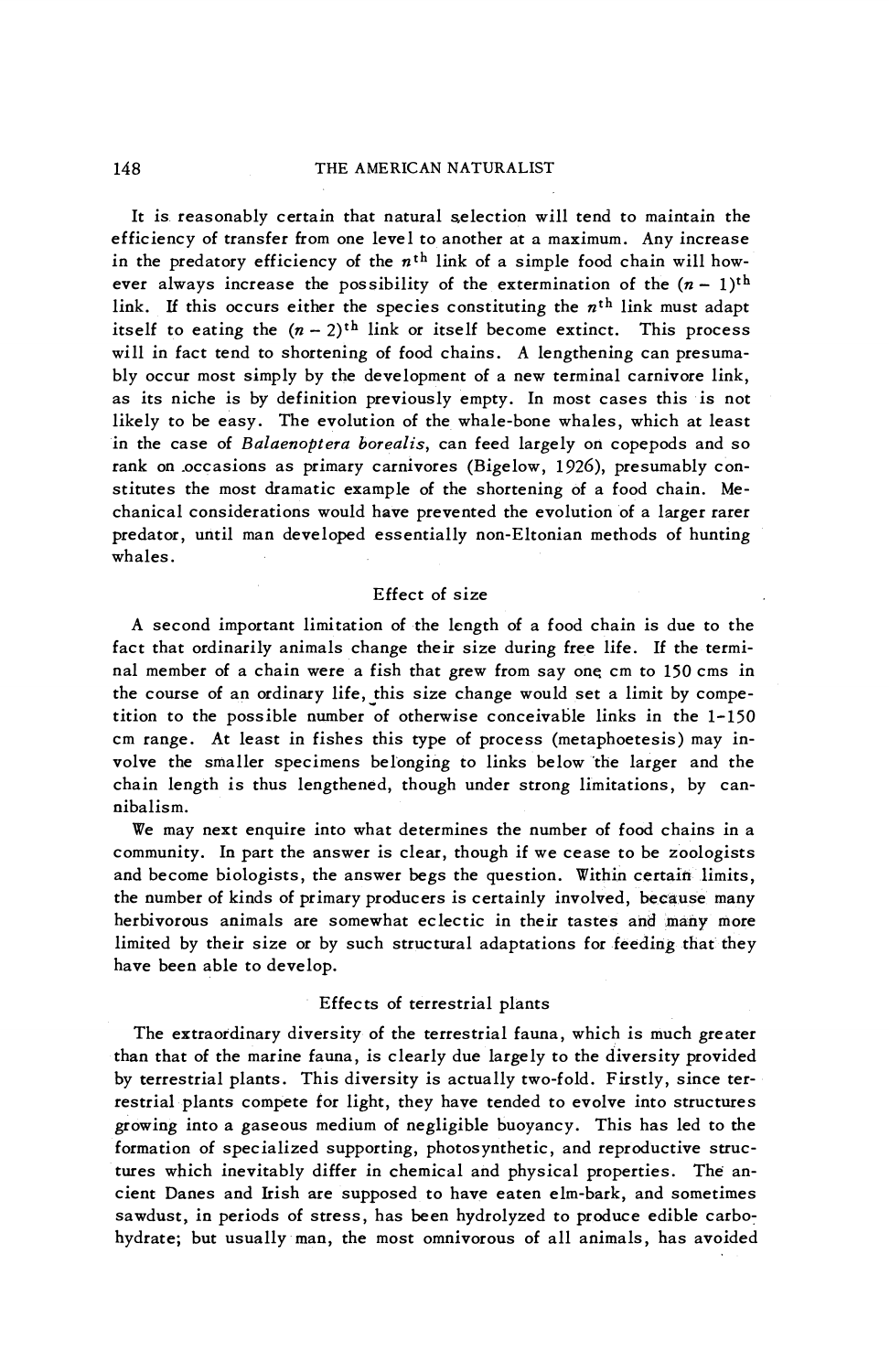#### SANTA ROSALIA

almost all parts of trees except fruits as sources of food, though various individual species of animals can deal with practically every tissue of many arboreal species. A major source of terrestrial diversity was thus introduced by the evolution of almost 200,000 species of flowering plants, and the three quarters of a million insects supposedly known today are in part a product of that diversity. But of itself merely providing five or ten kinds of food of different consistencies and compositions does not get us much further than the five or ten links of an Eltonian pyramid. On the whole the problem still remains, but in the new form: why are there so many kinds of plants? As a zoologist I do not want to attack that question directly, I want to stick with animals, but also to get the answer. Since, however, the plants are part of the general system of communities, any sufficiently abstract properties of such communities are likely to be relevant to plants as well as to herbivores and carnivores. It is, therefore, by being somewhat abstract, though with concrete zoological details as examples, that I intend to proceed.

## INTERRELATIONS OF FOOD CHAINS

Biological communities do not consist of independent food chains, but of food webs, of such a kind that an individual at any level (corresponding to a link in a single chain) can use some but not all of the food provided by species in the levels below it.

It has long been realized that the presence of two species at any level, either of which can be eaten by a predator at a level above, but which may differ in palatability, ease of capture or seasonal and local abundance, may provide alternative foods for the predator. The predator, therefore, will neither become extinct itself nor exterminate its usual prey, when for any reason, not dependent on prey-predator relationships, the usual prey happens to be abnormally scarce. This aspect of complicated food webs has been stressed by many ecologists, of whom the Chicago school as represented by Allee, Emerson, Park, Park and Schmidt (1949), Odum (1953) and Elton (1958), may in particular be mentioned. Recently MacArthur (1955) using an ingenious but simple application of information theory has generalized the points of view of earlier workers by providing a formal proof of the increase in stability of a community as the number of links in its food web increases.

MacArthur concludes that in the evolution of a natural community two partly antagonistic processes are occurring. More efficient species will replace less efficient species, but more stable communities will outlast less stable communities. In the process of community formation, the entry of a new species may involve one of three possibilities. It may completely displace an old species. This of itself does not necessarily change the stability, though it may do so if the new species inherently has a more stable population (cf. Slobodkin, 1956) than the old. Secondly, it may occupy an unfilled niche, which may, by providing new partially independent links, increase stability. Thirdly, it may partition a niche with a pre-existing species. Elton (1958) in a fascinating work largely devoted to the fate of species accidentally or purposefully introduced by man, concludes that in very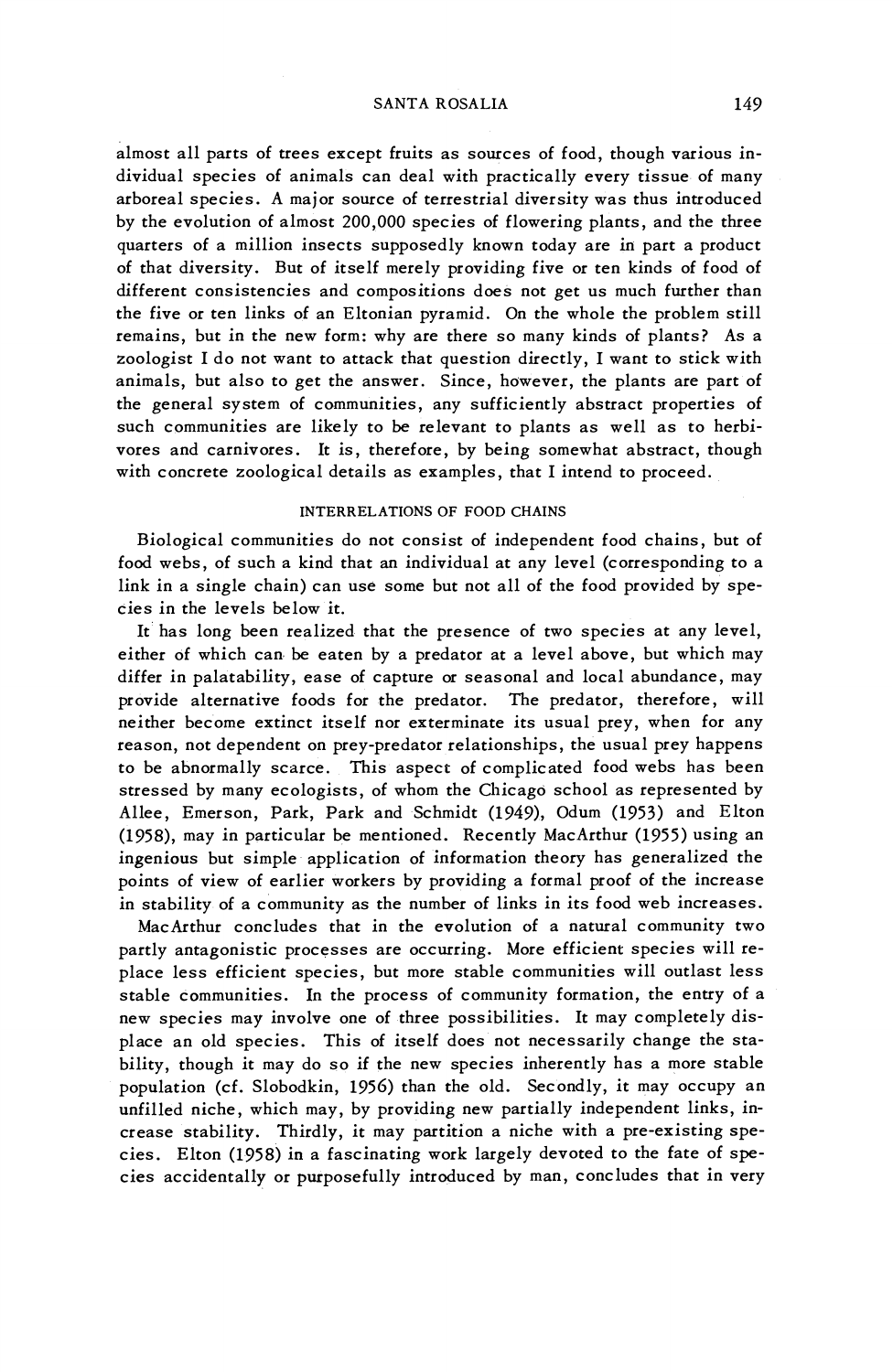## THE AMERICAN NATURALIST

diverse communities such introductions are difficult. Early in the history of a community we may suppose many niches will be empty and invasion will proceed easily; as the community becomes more diversified, the process will be progressively more difficult. Sometimes an extremely successful invader may oust a species but add little or nothing to stability, at other times the invader by some specialization will be able to compete successfully for the marginal parts of a niche. In all cases it is probable that invasion is most likely when one or more species happen to be fluctuating and are underrepresented at a given moment. As the communities build up, these opportunities will get progressively rarer. In this way a complex community containing some highly specialized species is constructed asymptotically.

Modern ecological theory therefore appears to answer our initial question at least partially by saying that there is a great diversity of organisms because communities of many diversified organisms are better able to persist than are communities of fewer less diversified organisms. Even though the entry of an invader which takes over part of a niche will lead to the reduction in the average population of the species originally present, it will also lead to an increase in stability reducing the risk of the original population being at times underrepresented to a dangerous degree. In this way loss of some niche space may be compensated by reduction in the amplitude of fluctuations in a way that can be advantageous to both species. The process however appears likely to be asymptotic and we have now to consider what sets the asymptote, or in simpler words why are there not more different kinds of animals?

## LIMITATION OF DIVERSITY

It is first obvious that the processes of evolution of communities must be under various sorts of external control, and that in some cases such control limits the possible diversity. Several investigators, notably Odum (1953) and MacArthur (1955), have pointed out that the more or less cyclical oscillations observed in arctic and boreal fauna may be due in part to the communities not being sufficiently complex to damp out oscillations. It is certain that the fauna of any such region is qualitatively poorer than that of warm temperate and tropical areas of comparable effective precipitation. It is probably considered to be intuitively obvious that this should be so, but on analysis the obviousness tends to disappear. If we can have one or two species of a large family adapted to the rigors of Arctic existence, why can we not have more? It is reasonable to suppose that the total biomass may be involved. If the fundamental productivity of an area is limited by a short growing season to such a degree that the total biomass is less than under more favorable conditions, then the rarer species in a community may be so rare that they do not exist. It is also probable that certain absolute limitations on growth-forms of plants, such as those that make the development of forest impossible above a certain latitude, may in so acting, severely limit the number of niches. Dr. Robert MacArthur points out that the development of high tropical rain forest increases the bird fauna more than that of mam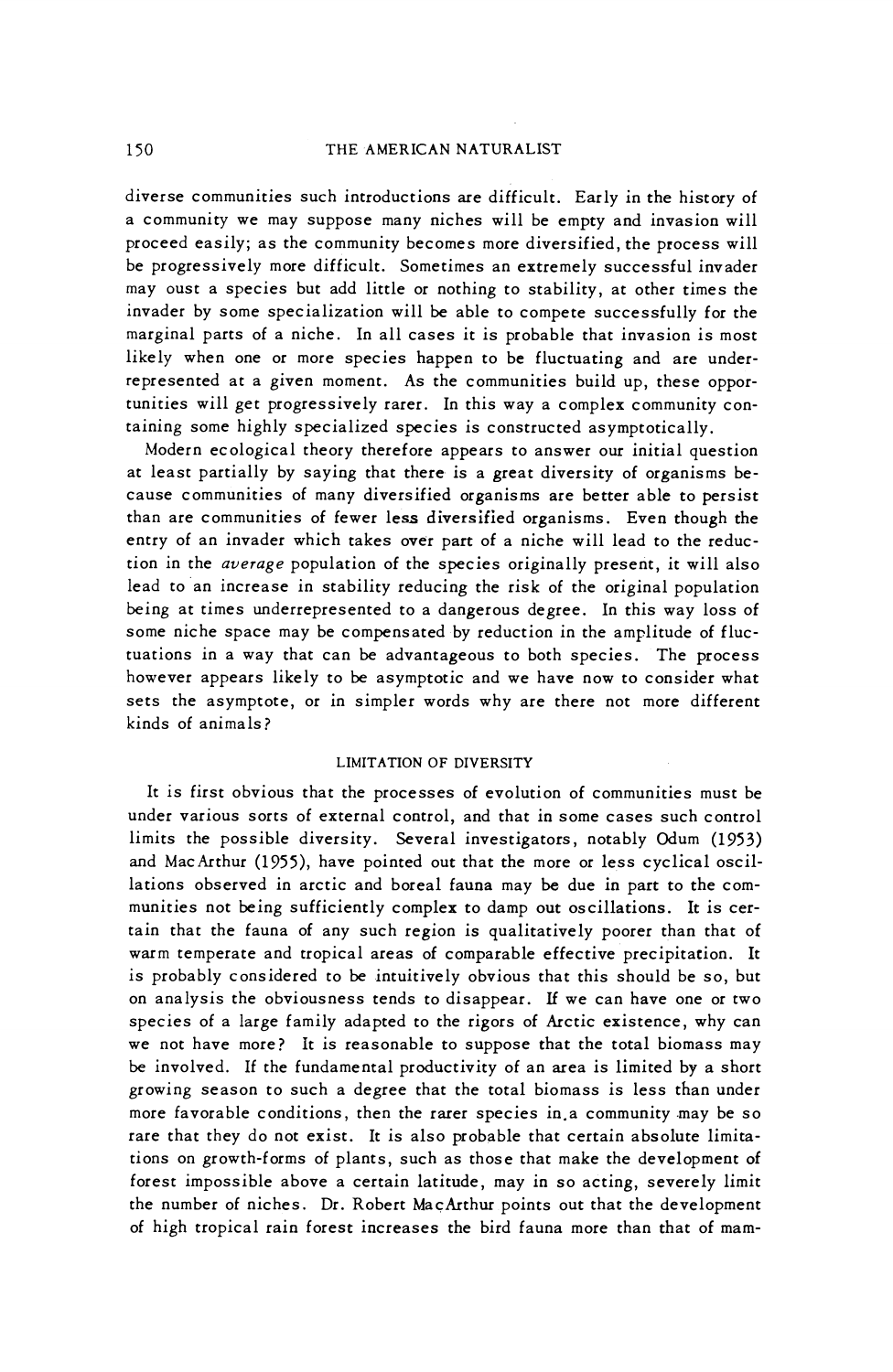mals, and Thorson (1957) likewise has shown that the so-called infauna show no increase of species toward the tropics while the marine epifauna becomes more diversified. The importance of this aspect of the plant or animal substratum, which depends largely on the length of the growing season and other aspects of productivity is related to that of the environmental mosaic discussed later.

We may also inquire, but at present cannot obtain any likely answer, whether the arctic fauna is not itself too young to have achieved its maximum diversity. Finally, the continual occurrence of catastrophes, as Wynne-Edwards (1952) has emphasized, may keep the arctic terrestrial community in a state of perennial though stunted youth.

Closely related to the problems of environmental rigor and stability, is the question of the absolute size of the habitat that can be colonized. Over much of western Europe there are three common species of small voles, namely Microtus arvalis, M. agrestis and Clethrionomys glareolus. These are sympatric but with somewhat different ecological preferences.

In the smaller islands off Britain and in the English channel, there is only one case of two species co-occurring on an island, namely M. agrestis and Clethrionomys on the island of Mull in the Inner Hebrides (Barrett-Hamilton and Hinton, 1911-1921). On the Orkneys the single species is M. orcadensis, which in morphology and cytology is a well-differentiated ally of M. arvalis; a comparable animal (M. sarnius) occurs on Guernsey. On most of the Scottish Islands only subspecies of M. agrestis occur, but on Mull and Raasay, on the Welsh island of Skomer, as well as on Jersey, races of No voles have Clethrionomys of somewhat uncertain status are found. reached Ireland, presumably for paleogeographic reasons, but they are also absent from a number of small islands, notably Alderney and Sark. The last named island must have been as well placed as Guernsey to receive Microtus arvalis. Still stranger is the fact that although it could not have got to the Orkneys without entering the mainland of Britain, no vole of the arvalis type now occurs in the latter country. Cases of this sort may be perhaps explained by the lack of favorable refuges in randomly distributed very unfavorable seasons or under special kinds of competition. This explanation is very reasonable as an explanation of the lack of Microtus on Sark, where it may have had difficulty in competing with Rattus rattus in a small area. It would be stretching one's credulity to suppose that the area of Great Britain is too small to permit the existence of two sympatric species of Microtus, but no other explanation seems to have been proposed.

It is a matter of considerable interest that Lack (1942) studying the populations of birds on some of these small British islands concluded that such populations are often unstable, and that the few species present often occupied larger niches than on the mainland in the presence of competitors. Such faunas provide examples of communities held at an early stage in development because there is not enough space for the evolution of a fuller and more stable community.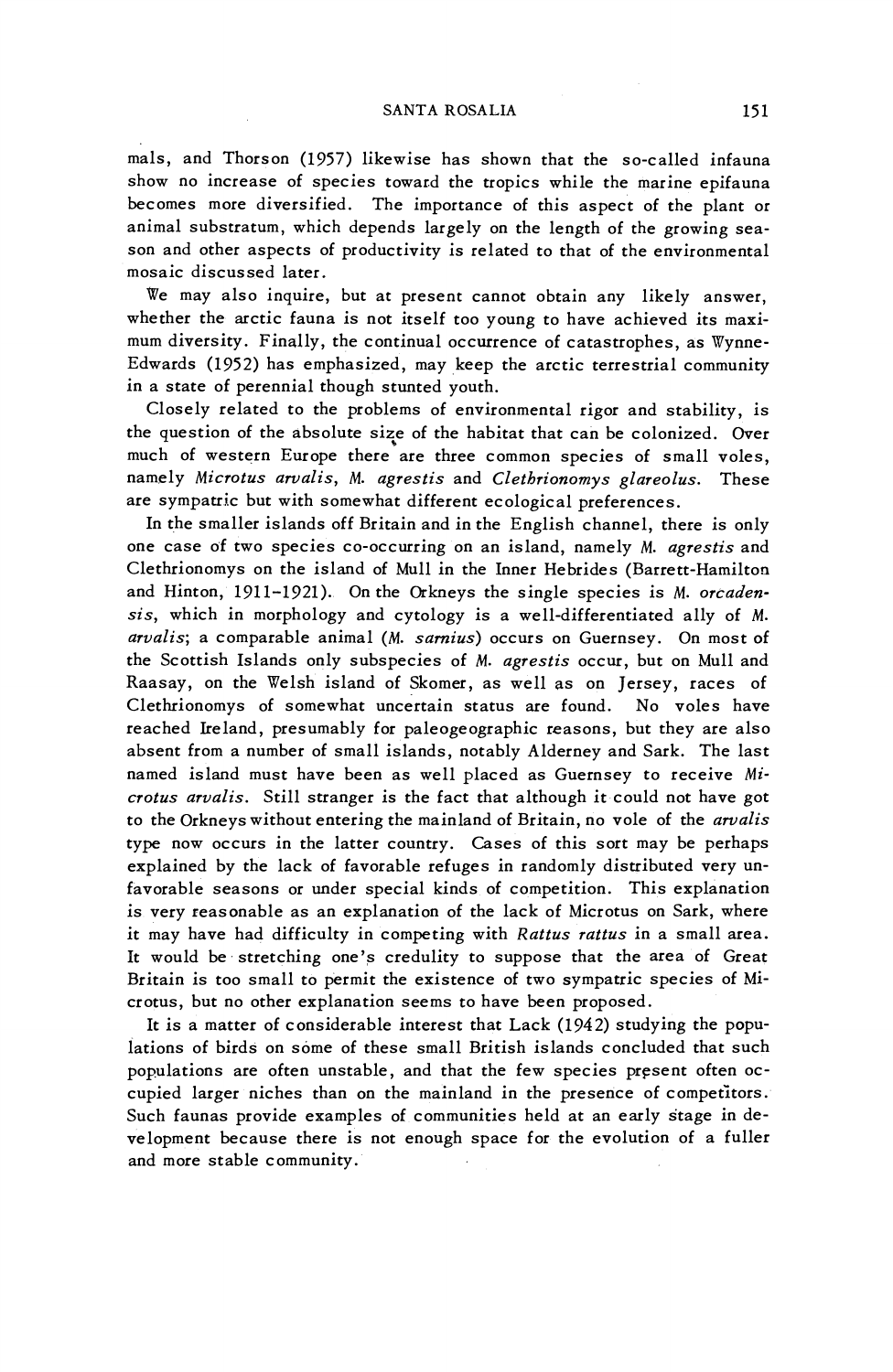## NICHE REQUIREMENTS

The various evolutionary tendencies, notably metaphoetesis, which operate on single food chains must operate equally on the food-web, but we also have a new, if comparable, problem as to how much difference between two species at the same level is needed to prevent them from occupying the same niche. Where metric characters are involved we can gain some insight into this extremely important problem by the study of what Brown and Wilson (1956) have called *character displacement* or the divergence shown when two partly allopatric species of comparable niche requirements become sympatric in part of their range.

I have collected together a number of cases of mammals and birds which appear to exhibit the phenomenon (table 1). These cases involve metric characters related to the trophic apparatus, the length of the culmen in birds and of the skull in mammals appearing to provide appropriate measures. Where the species co-occur, the ratio of the larger to the small form varies from 1.1 to 1.4, the mean ratio being 1.28 or roughly 1.3. This latter figure may tentatively be used as an indication of the kind of difference necessary to permit two species to co-occur in different niches but at the same level of a food-web. In the case of the aquatic insects with which I began my address, we have over most of Europe three very closely allied species of Corixa, the largest punctata, being about 116 per cent longer than the middle sized species macrocephala, and 146 per cent longer than the small species affinis. In northwestern Europe there is a fourth species, C. dentipes, as large as C. punctata and very similar in appearance. A single observation (Brown, 1948) suggests that this is what I have elsewhere (Hutchinson, 1951) termed a fugitive species, maintaining itself in the face of competition mainly on account of greater mobility. According to Macan (1954) while both affinis and macrocephala may occur with punctata they never are found with each other, so that all three species never occur together. In the eastern part of the range, macrocephala drops out, and punctata appears to have a discontinuous distribution, being recorded as far east as Simla, but not in southern Persia or Kashmir, where affinis occurs. In these eastern localities, where it occurs by itself, affinis is larger and darker than in the west, and superficially looks like macrocephala (Hutchinson, 1940).

This case is very interesting because it looks as though character displacement is occurring, but that the size differences between the three species are just not great enough to allow them all to co-occur. Other characters than size are in fact clearly involved in the separation, macrocephala preferring deeper water than affinis and the latter being more tolerant of brackish conditions. It is also interesting because it calls attention to a marked difference that must occur between hemimetabolous insects with annual life cycles involving relatively long growth periods, and birds or mammals in which the period of growth in length is short and of a very special nature compared with the total life span. In the latter, niche separation may be possible merely through genetic size differences, while in a pair of ani-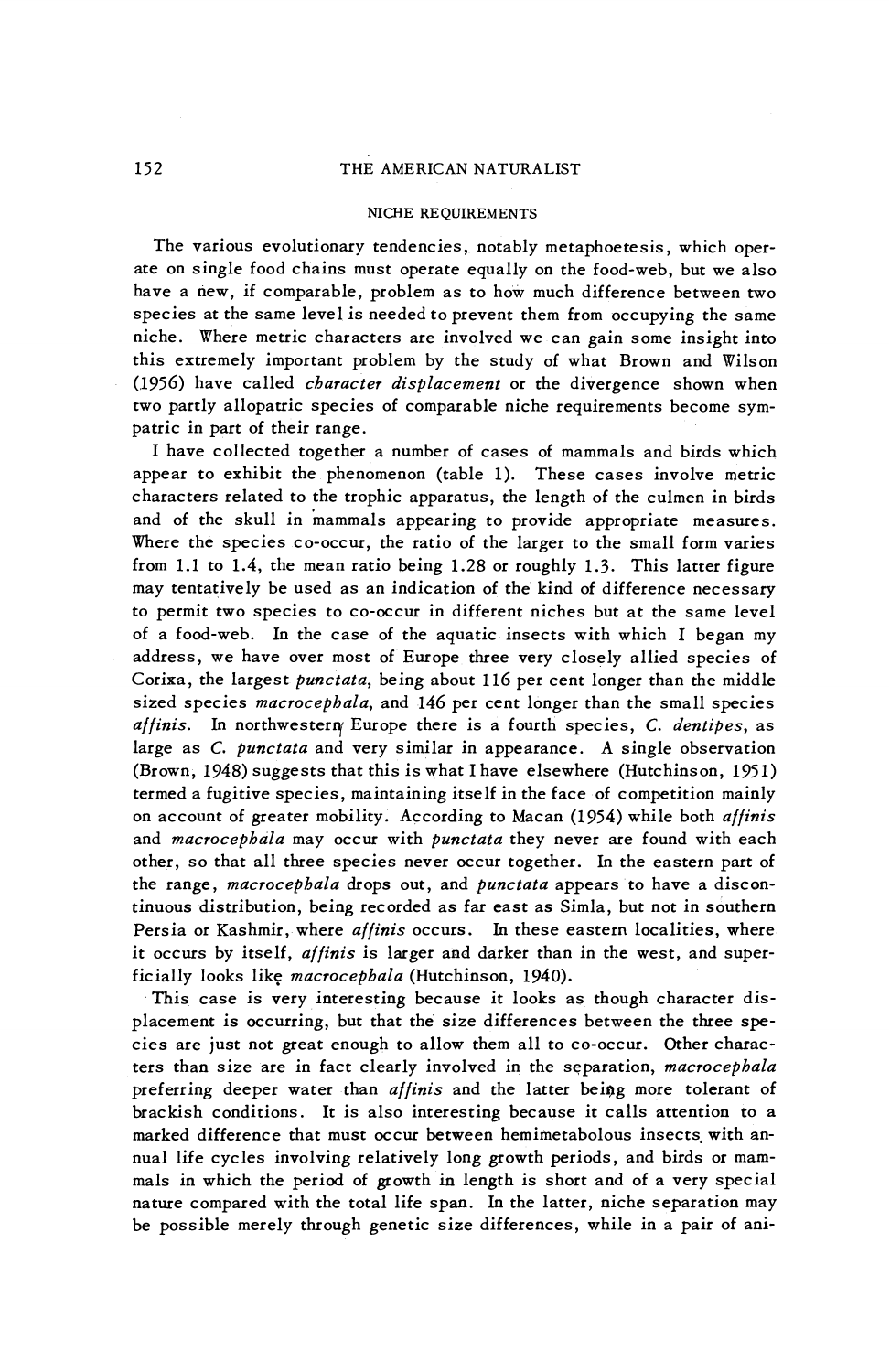| Apodemus from                    | Mean character displacement in measurable trophic structures in mammals (skull) and birds (culmen); data for Mustela from Miller (1912);<br>Cranbrook (1957); Sitta from Brown and Wilson (1956) after Vaurie; Galapagos finches from Lack (1947) |                                                                                                                           |                                      |
|----------------------------------|---------------------------------------------------------------------------------------------------------------------------------------------------------------------------------------------------------------------------------------------------|---------------------------------------------------------------------------------------------------------------------------|--------------------------------------|
|                                  | Locality and measurement<br>when sympatric                                                                                                                                                                                                        | Locality and measurement<br>when allopatric                                                                               | Ratio when sympatric                 |
| Mustela nivalis                  | Britain; skull 8 39.3 2 33.6 mm.                                                                                                                                                                                                                  | $(boccane la)$ S. France, Italy<br>$\delta$ 42.9 $\Omega$ 34.7 mm.<br>$(b)$ $(b)$ $(c)$ $(d)$ $d$ $s$ $s$ $s$ $s$ $s$ $s$ | $\frac{3}{4}$ 100:128                |
| M. erminea                       | 350.49445.0<br>$\ddot{\cdot}$<br>Britain;                                                                                                                                                                                                         | ( <i>bibernica</i> ) Ireland<br>$\delta$ 46.0 $\frac{1}{4}$ 41.9                                                          |                                      |
| Apodemus sylvaticus              | 24.8<br>$\ddot{\cdot}$<br>Britain;                                                                                                                                                                                                                | unnamed races on Channel<br>$Is$ lands $25.6 - 26.7$                                                                      | 100:109                              |
| A. flavicollis                   | 27.0<br>$\ddot{\cdot}$<br>Britain;                                                                                                                                                                                                                |                                                                                                                           |                                      |
| Sitta tephronota<br>S. neumayer  | 29.0<br>23.5<br>Iran; culmen<br>$\ddot{\cdot}$<br>Iran;                                                                                                                                                                                           | 25.5<br>26.0<br>races west of overlap<br>races east of overlap                                                            | 100:124                              |
| Geospiza fortis<br>G. fuliginosa | Indefatigable Isl.; culmen 12.0<br>8.4<br>Indefatigable Isl.;                                                                                                                                                                                     | 10.5<br>9.3<br>Crossman Isl.<br>Daphne Isl.                                                                               | 100:143                              |
| Camarhynchus parvulus            | Indefatigable Isl.;<br>James Isl.;                                                                                                                                                                                                                | $7.0$<br>8.0<br>N. Albemarle Isl.<br>Chatham Isl.                                                                         | 100:129<br>James 100:140:180         |
| C. psittacula                    | onnoo<br>Onnoo<br>S. Albemarle Isl.;<br>James Isl.;                                                                                                                                                                                               | 10.5<br>10.1<br>Abington Isl.<br>Bindloe Isl.                                                                             | Indefatigable 100:128:162<br>100:127 |
| C. pallidus                      | 8.5<br>Indefatigable Isl.;<br>S. Albemarle Isl.;                                                                                                                                                                                                  |                                                                                                                           |                                      |
|                                  | 12.5<br>11.1<br>11.2<br>Indefatigable Isl.;<br>S. Albemarle Isl.;<br>ames Isl.;                                                                                                                                                                   | 10.8<br>11.7<br>N. Albemarle Isl.<br>Chatham Isl.                                                                         | 100:132<br>S. Albemarle 100:116:153  |
|                                  |                                                                                                                                                                                                                                                   |                                                                                                                           | Mean ratio 100:128                   |

TABLE 1

153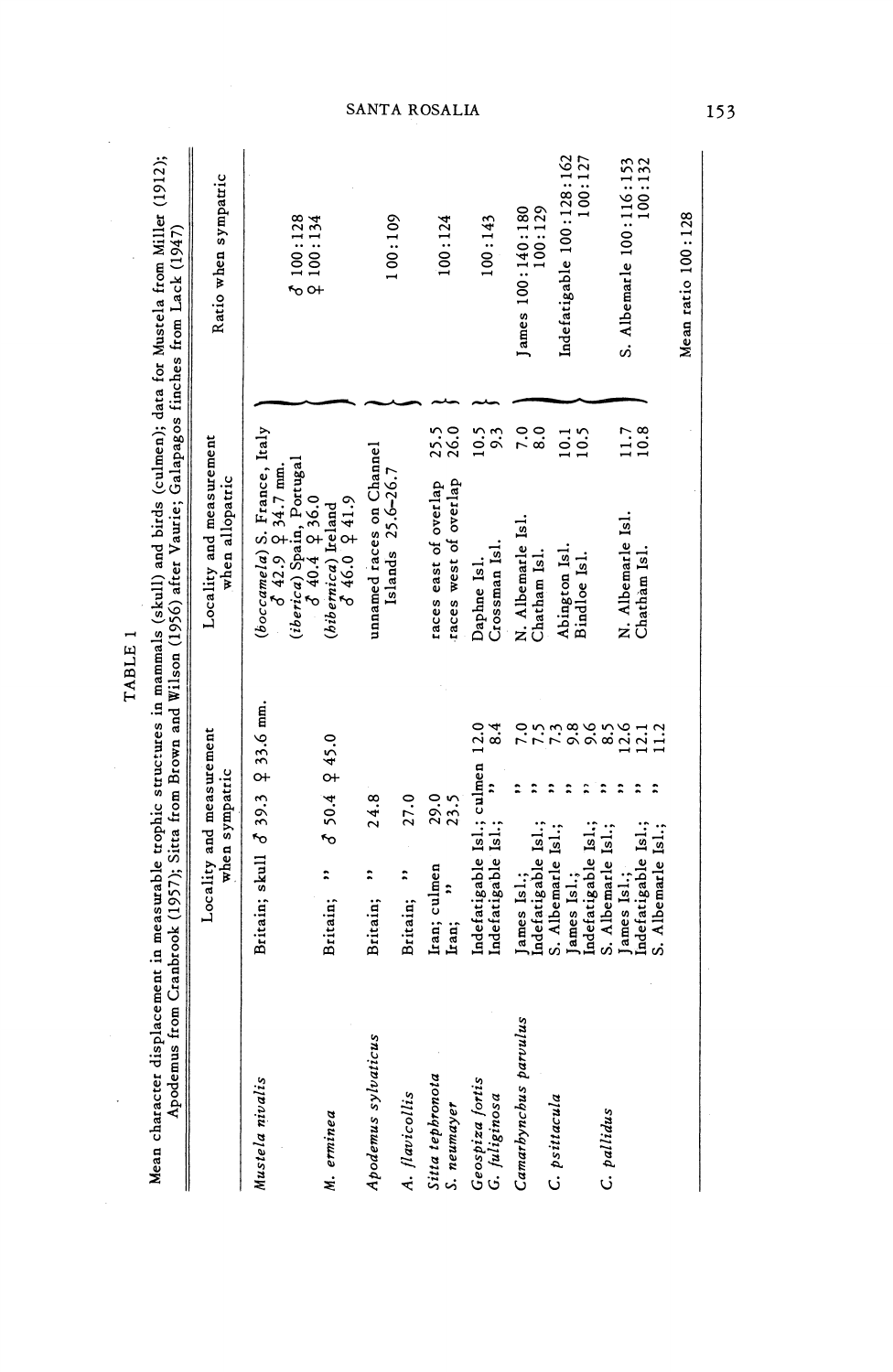#### THE AMERICAN NATURALIST

mals like C. punctata and C. affinis we need not only a size difference but a seasonal one in reproduction; this is likely to be a rather complicated matter. For the larger of two species always to be larger, it must never breed later than the smaller one. I do not doubt that this is what was happening in the pond on Monte Pellegrino, but have no idea how the difference is achieved.

I want to emphasize the complexity of the adaptation necessary on the part of two species inhabiting adjacent niches in a given biotope, as it probably underlies a phenomenon which to some has appeared rather puzzling. MacArthur (1957) has shown that in a sufficiently large bird fauna, in a uniform undisturbed habitat, areas occupied by the different species appear to correspond to the random non-overlapping fractionation of a plane or volume. Kohn (1959) has found the same thing for the cone-shells (Conus) on the Hawaiian reefs. This type of arrangement almost certainly implies such individual and unpredictable complexities in the determination of the niche boundaries, and so of the actual areas colonized, that in any overall view, the process would appear random. It is fairly obvious that in different types of community the divisibility of niches will differ and so the degree of diversity that can be achieved. The fine details of the process have not been adequately investigated, though many data must already exist that could be organized to throw light on the problem.

#### MOSAIC NATURE OF THE ENVIRONMENT

A final aspect of the limitation of possible diversity, and one that perhaps is of greatest importance, concerns what may be called the mosaic nature of the environment. Except perhaps in open water when only uniform quasihorizontal surfaces are considered, every area colonized by organisms has some local diversity. The significance of such local diversity depends very largely on the size of the organisms under consideration. In another paper MacArthur and I (Hutchinson and MacArthur, 1959) have attempted a theoretical formulation of this property of living communities and have pointed out that even if we consider only the herbivorous level or only one of the carnivorous levels, there are likely, above a certain lower limit of size, to be more species of small or medium sized organisms than of large organisms. It is difficult to go much beyond crude qualitative impressions in testing this hypothesis, but we find that for mammal faunas, which contain such diverse organisms that they may well be regarded as models of whole faunas, there is a definite hint of the kind of theoretical distribution that we deduce. In qualitative terms the phenomenon can be exemplified by any of the larger species of ungulates which may require a number of different kinds of terrain within their home ranges, any one of which types of terrain might be the habitat of some small species. Most of the genera or even subfamilies of very large terrestrial animals contain only one or two sympatric species. In this connection I cannot refrain from pointing out the immense scientific importance of obtaining a really full insight into the ecology of the large mammals of Africa while they can still be studied under natural conditions. It is

154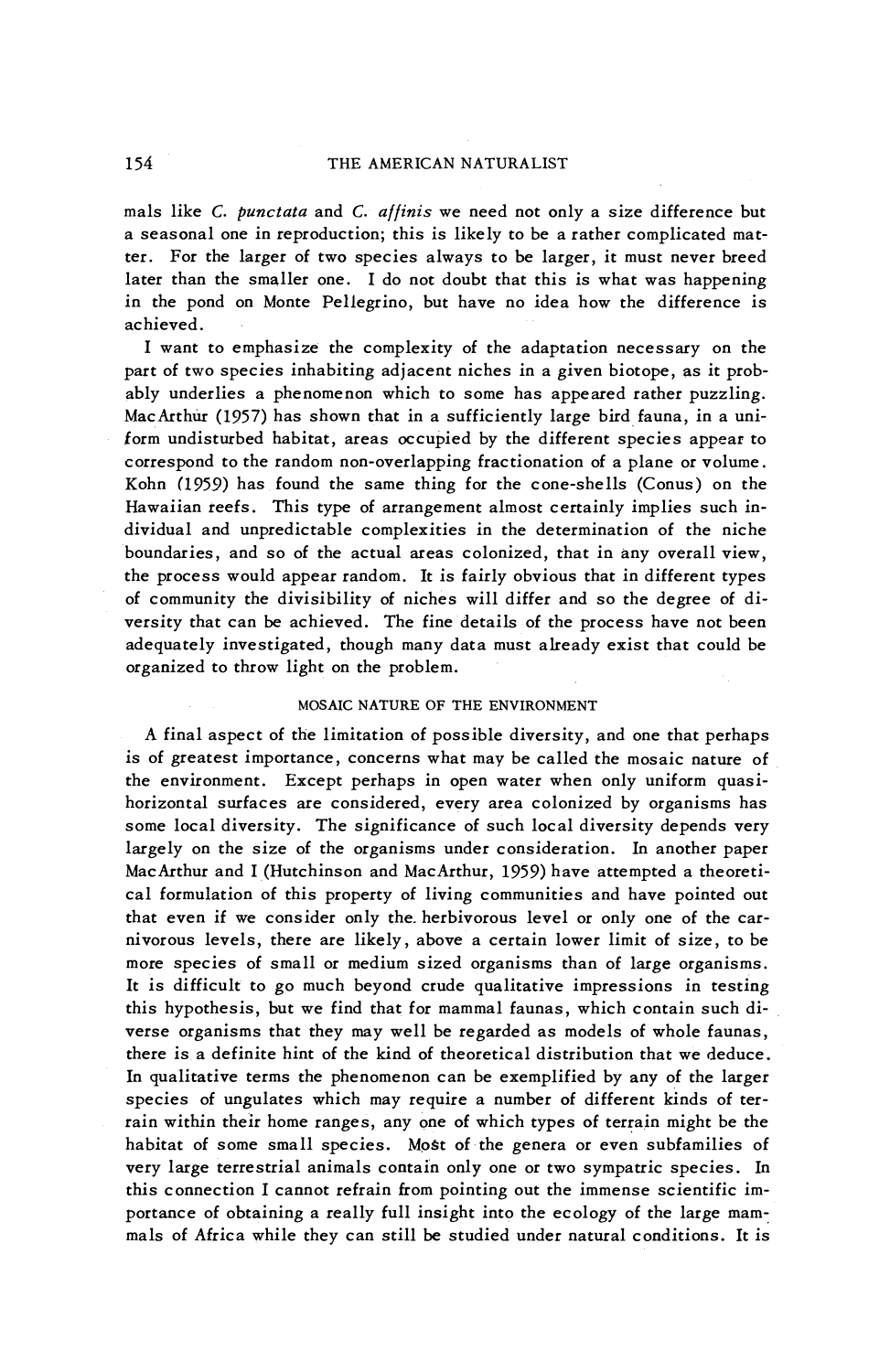#### SANTA ROSALIA

indeed quite possible that the results of studies on these wonderful animals would in long-range though purely practical terms pay for the establishment of greater reservations and National Parks than at present exist.

In the passerine birds the occurrence of five or six closely related sympatric species is a commonplace. In the mammal fauna of western Europe no genus appears to contain more than four strictly sympatric species. In Britain this number is not reached even by Mustela with three species, on the adjacent parts of the continent there may be three sympatric shrews of the genus Crocidura and in parts of Holland three of Microtus. In the same general region there are genera of insects containing hundreds of species, as in Athela in the Coleoptera and Dasyhelea in the Diptera Nematocera. The same phenomenon will be encountered whenever any well-studied fauna is considered. Irrespective of their position in a food chain, small size, by permitting animals to become specialized to the conditions offered by small diversified elements of the environmental mosaic, clearly makes possible a degree of diversity quite unknown among groups of larger organisms.

We may, therefore, conclude that the reason why there are so many species of animals is at least partly because a complex trophic organization of a community is more stable than a simple one, but that limits are set by the tendency of food chains to shorten or become blurred, by unfavorable physical factors, by space, by the fineness of possible subdivision of niches, and by those characters of the environmental mosaic which permit a greater diversity of small than of large allied species.

## CONCLUDING DISCUSSION

In conclusion I should like to point out three very general aspects of the sort of process I have described. One speculative approach to evolutionary theory arises from some of these conclusions. Just as adaptative evolution by natural selection is less easy in a small population of a species than in a larger one, because the total pool of genetic variability is inevitably less, so it is probable that a group containing many diversified species will be able to seize new evolutionary opportunities more easily than an undiversified group. There will be some limits to this process. Where large size permits the development of a brain capable of much new learnt behavior, the greater plasticity acquired by the individual species will offset the disadvantage of the small number of allied species characteristic of groups of large animals. Early during evolution the main process from the standpoint of community structure was the filling of all the niche space potentially available for producer and decomposer organisms and for herbivorous animals. As the latter, and still more as carnivorous animals began to appear, the persistence of more stable communities would imply splitting of niches previously occupied by single species as the communities became more diverse. As this process continued one would expect the overall rate of evolution to have increased, as the increasing diversity increased the probability of the existence of species preadapted to new and unusual niches. It is reasonable to suppose that strong predation among macroscopic metazoa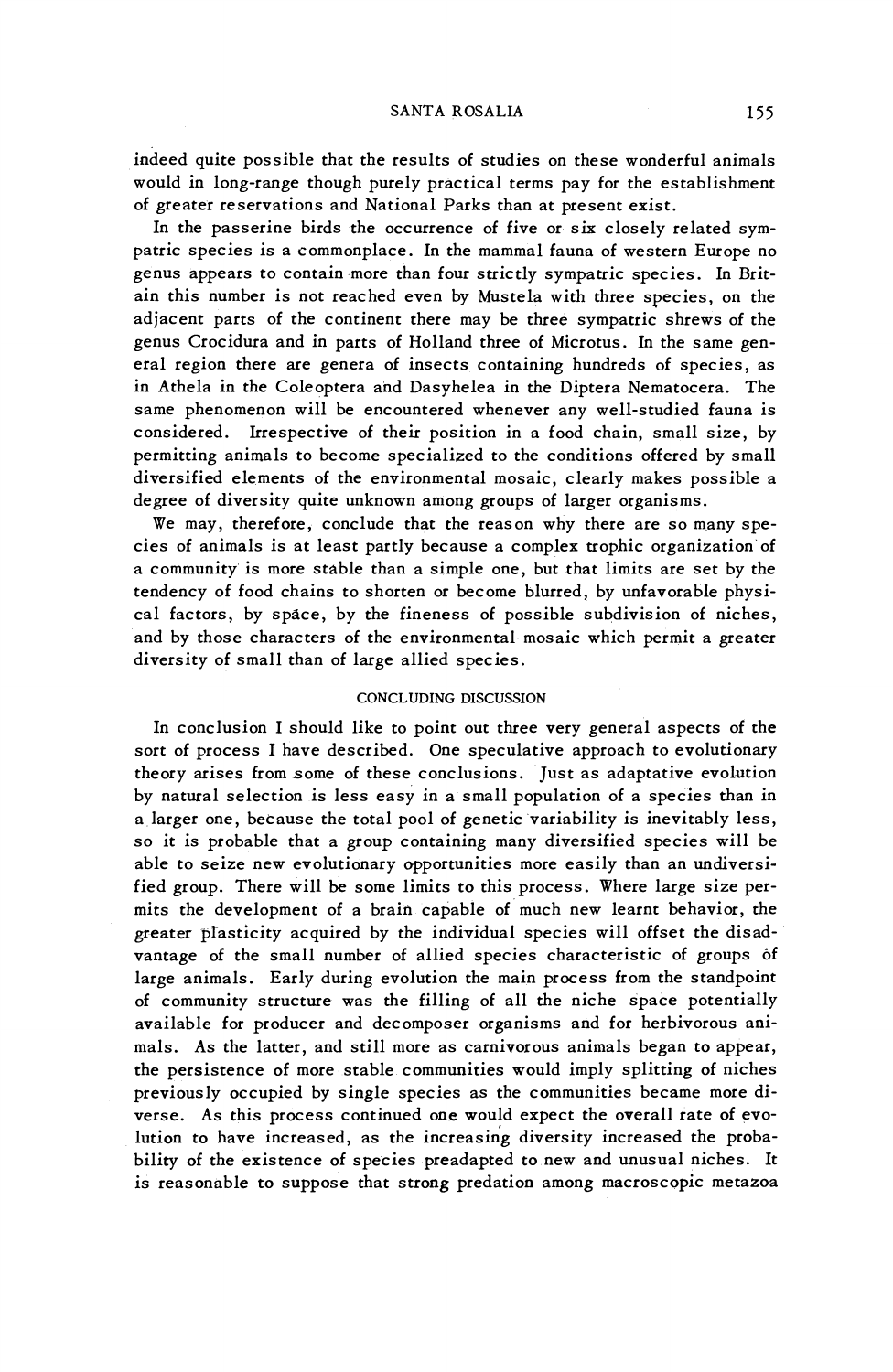did not begin until the late Precambrian, and that the appearance of powerful predators led to the appearance of fossilizable skeletons. This seems the only reasonable hypothesis, of those so far advanced, to account for the relatively sudden appearance of several fossilizable groups in the Lower Cambrian. The process of diversification would, according to this argument, be somewhat autocatakinetic even without the increased stability that it would produce; with the increase in stability it would be still more a self inducing process, but one, as we have seen, with an upper limit. Part of this upper limit is set by the impossibility of having many sympatric allied species of large animals. These however are the animals that can pass from primarily innate to highly modifiable behavior. From an evolutionary point of view, once they have appeared, there is perhaps less need for diversity, though from other points of view, as Elton (1958) has stressed in dealing with human activities, the stability provided by diversity can be valuable even to the most adaptable of all large animals. We may perhaps therefore see in the process of evolution an increase in diversity at an increasing rate till the early Paleozoic, by which time the familiar types of community structure were established. There followed then a long period in which various large and finally large-brained species became dominant, and then a period in which man has been reducing diversity by a rapidly increasing tendency to cause extinction of supposedly unwanted species, often in an indiscriminate manner. Finally we may hope for a limited reversal of this process when man becomes aware of the value of diversity no less in an economic than in an esthetic and scientific sense.

A second and much more metaphysical general point is perhaps worth a moment's discussion. The evolution of biological communities, though each species appears to fend for itself alone, produces integrated aggregates which increase in stability. There is nothing mysterious about this; it follows from mathematical theory and appears to be confirmed to some extent empirically. It is however a phenomenon which also finds analogies in other fields in which a more complex type of behavior, that we intuitively regard as higher, emerges as the result of the interaction of less complex types of behavior, that we call lower. The emergence of love as an antidote to aggression, as Lorenz pictures the process, or the development of cooperation from various forms of more or less inevitable group behavior that Allee (1931) has stressed are examples of this from the more complex types of biological systems.

In the ordinary sense of explanation in science, such phenomena are explicable. The types of holistic philosophy which import ad boc mysteries into science whenever such a situation is met are obviously unnecessary. Yet perhaps we may wonder whether the empirical fact that it is the nature of things for this type of explicable emergence to occur is not something that itself requires an explanation. Many objections can be raised to such a view; a friendly organization of biologists could not occur in a universe in which cooperative behavior was impossible and without your cooperation I could not raise the problem. The question may in fact appear to certain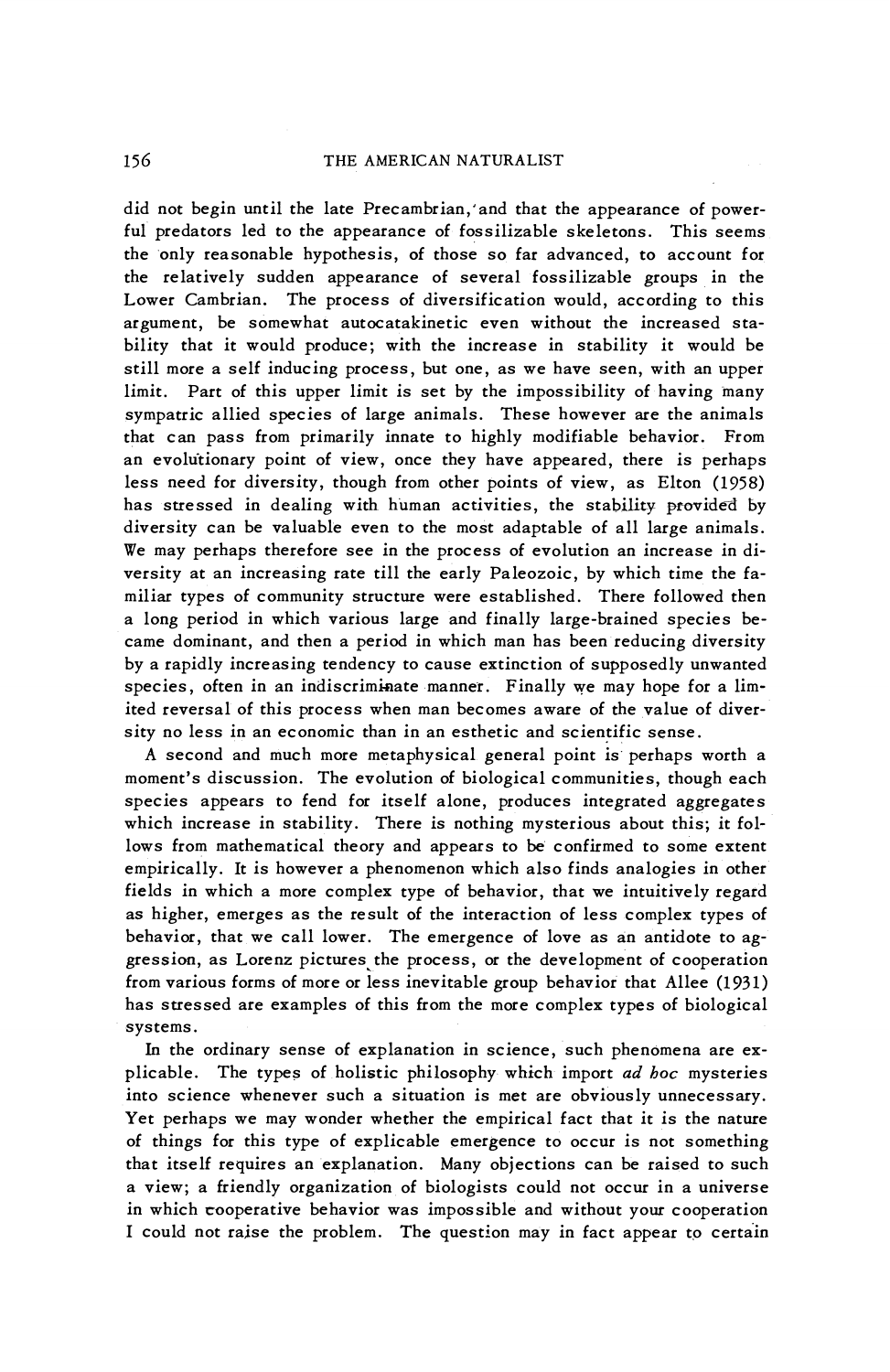## SANTA ROSALIA

types of philosophers not to be a real one, though I suspect such philosophers in their desire to demonstrate how often people talk nonsense, may sometimes show less ingenuity than would be desirable in finding some sense in such questions. Even if the answer to such a question were positive, it might not get us very far; to an existentialist, life would have merely provided yet one more problem; students of Whitehead might be made happier, though on the whole the obscurities of that great writer do not seem to generate unhappiness; the religious philosophers would welcome a positive answer but note that it told them nothing that they did not know before; Marxists might merely say, "I told you so." In spite of this I suspect that the question is worth raising, and that it could be phrased so as to provide some sort of real dichotomy between alternatives; I therefore raise it knowing that I cannot, and suspecting that at present others cannot, provide an intellectually satisfying answer.

My third general point is less metaphysical, but not without interest. If I am right that it is easier to have a greater diversity of small than of large organisms, then the evolutionary process in small organisms will differ somewhat from that of large ones. Wherever we have a great array of allied sympatric species there must be an emphasis on very accurate interspecific mating barriers which is unnecessary where virtually no sympatric allies occur. We ourselves are large animals in this sense; it would seem very unlikely that the peculiar lability that seems to exist in man, in which even the direction of normal sexual behavior must be learnt, could have developed to quite the existing extent if species recognition, involving closely related sympatric congeners, had been necessary. Elsewhere (Hutchinson, 1959) I have attempted to show that the difficulties that Homo sapiens has to face in this regard may imply various unsuspected processes in human evolutionary selection. But perhaps Santa Rosalia would find at this point that we are speculating too freely, so for the moment, while under her patronage, I will say no more.

#### **ACKNOWLEDGMENTS**

Dr. A. Minganti of the University of Palermo enabled me to collect on Monte Pellegrino. Professor B. M. Knox of the Department of Classics of Yale University gave me a rare and elegant word from the Greek to express the blurring of a food chain. Dr. L. B. Slobodkin of the University of Michigan and Dr. R. H. MacArthur of the University of Pennsylvania provided me with their customary kinds of intellectual stimulation. To all these friends I am most grateful.

## LITERATURE CITED

Allee, W. C., 1931, Animal aggregations: a study in general sociology. vii, 431 pp. University of Chicago Press, Chicago, Illinois.

Allee, W. C., A. E. Emerson, O. Park, T. Park and K. P. Schmidt, 1949, Principles of animal ecology. xii, 837 pp. W. B. Saunders Co., Philadelphia, Pennsylvania.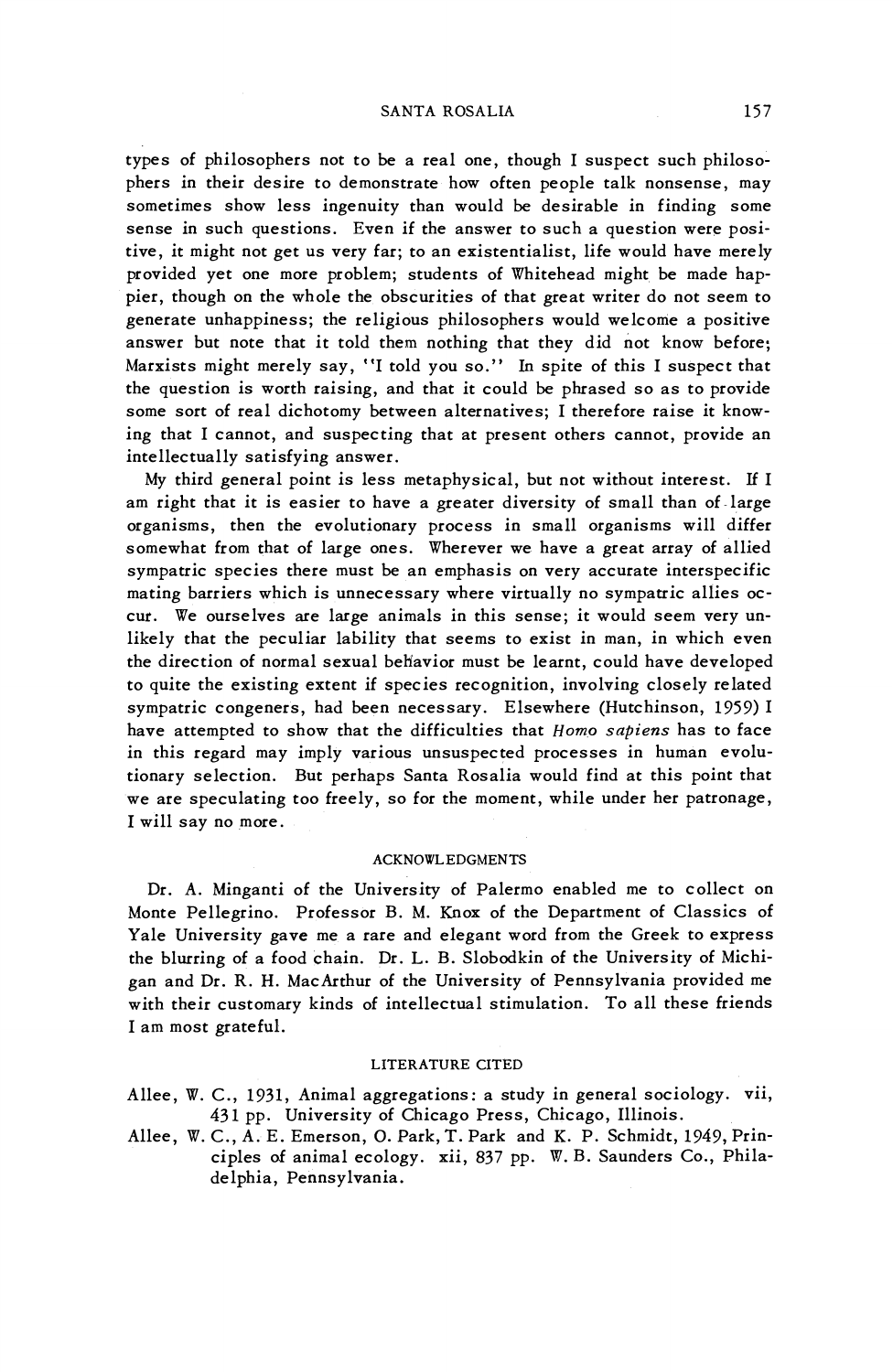- Barrett-Hamilton, G. E. H., and M. A. C. Hinton, 1911-1921, A history of British mammals. Vol. 2. 748 pp. Gurney and Jackson, London, England.
- Bigelow, H. B., 1926, Plankton of the offshore waters of the Gulf of Maine. Bull. U. S. Bur. Fisheries 40: 1-509.
- Brown, E. S., 1958, A contribution towards an ecological survey of the aquatic and semi-aquatic Hemiptera-Heteroptera (water-bugs) of the British Isles etc. Trans. Soc. British Entom. 9: 151-195.
- Brown, W. L., and E. O. Wilson, 1956, Character displacement. Systematic Zoology 5: 49-64.
- Cranbrook, Lord, 1957, Long-tailed field mice (Apodemus) from the Channel Islands. Proc. Zool. Soc. London 128: 597-600.
- Elton, C. S., 1958, The ecology of invasions by animals and plants. 159 pp. Methuen Ltd., London, England.
- Hutchinson, G. E., 1951, Copepodology for the ornithologist. Ecology 32:  $571 - 577.$ 
	- 1958, Concluding remarks. Cold Spring Harbor Symp. Quant. Biol. 22:  $415 - 427$ .
	- 1959, A speculative consideration of certain possible forms of sexual selection in man. Amer. Nat. 93: 81-92.
- Hutchinson, G. E., and R. MacArthur, 1959, A theoretical ecological model of size distributions among species of animals. Amer. Nat. 93:  $117 - 126.$
- Hyman, L. H., 1955, How many species? Systematic Zoology 4: 142-143.
- Kohn, A. J., 1959, The ecology of Conus in Hawaii. Ecol. Monogr. (in press).
- Lack, D., 1942, Ecological features of the bird faunas of British small islands. J. Animal Ecol. London 11: 9-36.
	- 1947, Darwin's Finches. x, 208 pp. Cambridge University Press, Cambridge, England.
	- 1954, The natural regulation of animal numbers. viii, 347 pp. Clarendon Press, Oxford, England.
- Lindeman, R. L., 1942, The trophic-dynamic aspect of ecology. Ecology  $23:399-408.$
- Macan, T. T., 1954, A contribution to the study of the ecology of Corixidae (Hemipt). J. Animal Ecol. 23: 115-141.
- MacArthur, R. H., 1955, Fluctuations of animal populations and a measure of community stability. Ecology 3 533–536.
	- 1957, On the relative abundance of bird species. Proc. Nat. Acad. Sci. Wash. 43: 293-295.
- Miller, G. S., Catalogue of the mammals of Western Europe. xv, 1019 pp. British Museum, London, England.
- Muller, S. W., and A. Campbell, 1954, The relative number of living and fossil species of animals. Systematic Zoology 3: 168-170.
- Odum, E. P., 1953, Fundamentals of ecology. xii, 387 pp. W. B. Saunders Co., Philadelphia, Pennsylvania, and London, England.
- Slobodkin, L. B., 1955, Condition for population equilibrium. Ecology 35:  $530 - 533.$
- Thorson, G., 1957, Bottom communities. Chap. 17 in Treatise on marine ecology and paleoecology. Vol. 1. Geol. Soc. Amer. Memoir 67:  $461 - 534.$